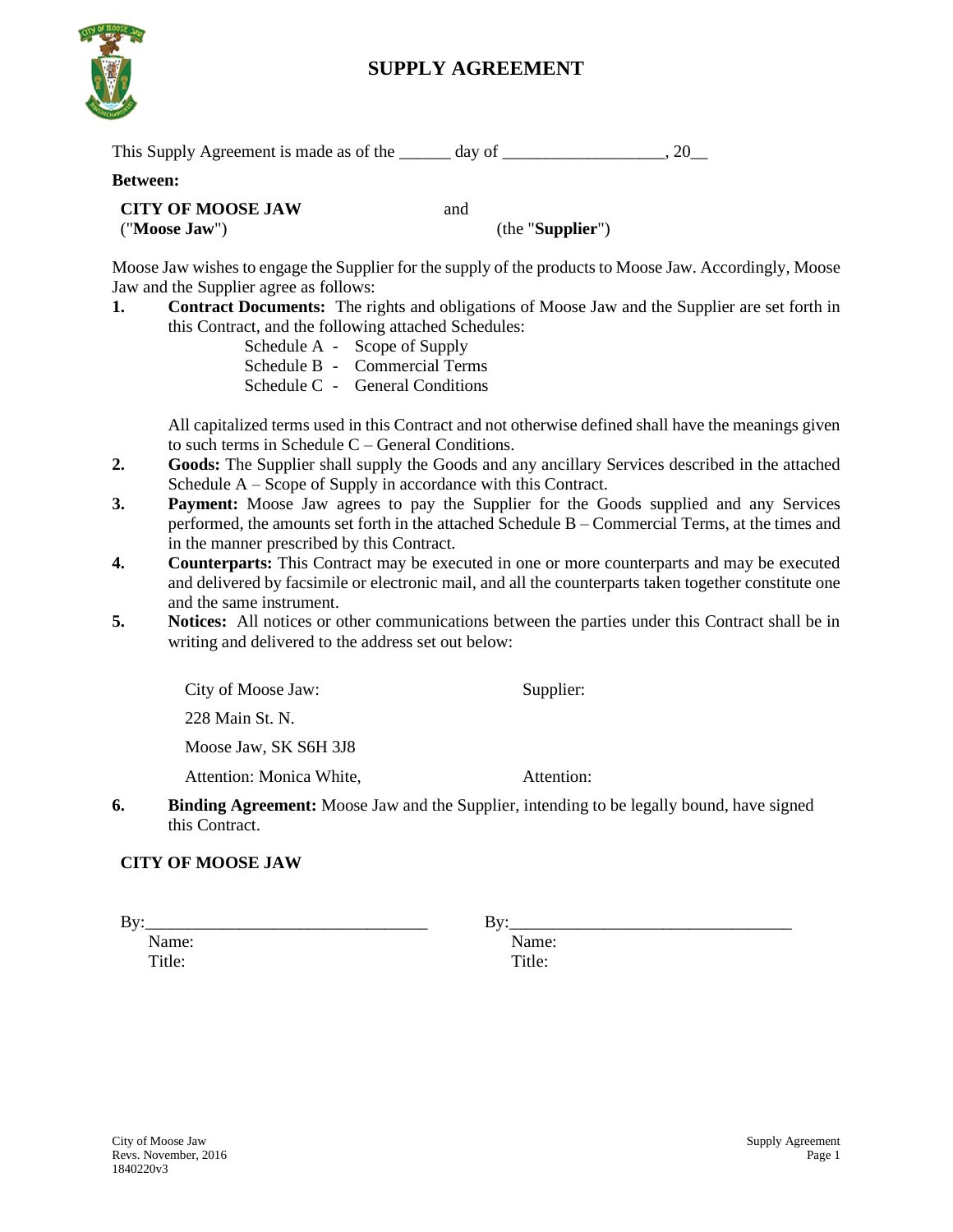### **SCHEDULE A – SCOPE OF SUPPLY**

The City of Moose Jaw requires goods for the repair and maintenance of the City's water and sewer infrastructure. A full listing of items is provided in Appendix A –Goods/Pricing.

# • ASSORTED FITTINGS

- o Description of fittings is taken from the Mueller Catalogue. Quotes on other makes of fittings equal to these will be considered for acceptance. All fittings shall conform to ANSI/AWWA C800 latest revision. Fittings manufactured with brass alloy exceeding 0.25% weighted average of lead will not be accepted. All fittings shall be stamped or embossed with a mark or name indicating that the product is manufactured from an approved lead free and/or low lead alloy listed in ANSI/AWWA C800.
- C900 PVC GASKETED FITTINGS (MEETING AWWA SPECIFICATIONS)
- VALVES (FITTINGS MEETING AWWA C509 SPECIFICATIONS)
- HYDRANTS
- CAST IRON FITTINGS
- PIPE COUPLINGS
- PVC PIPE

All pipe, if applicable, is to be shipped with enough pipe joint lubricant, compatible with potable water pipe, which would be necessary to complete every joint per manufacturer's recommendation. This lubricant is to be supplied at no extra charge.

- GASKETED PVC SEWER FITTINGS
- MISCELLANEOUS ITEMS
	- o Description of fittings is taken from the Ford Meter Box Company, Inc. Catalogue. Quotes on other makes of restrainers, back up rings and couplings equal to these will be considered for acceptance. Cast Ductile Iron shall be rated at a minimum 250 psi on pipe sizes 4" through 8" and a minimum 200 psi on pipe sizes 10" and 12" and conform to ASTM A536 Grade 65-45-12. Bolts shall be stainless steel per ASTM A193 and ASTM A194. Cast ductile iron parts shall be epoxy-coated.
	- o All brass fittings that come into contact with potable water shall conform to ANSI/AWWA C800 latest revision. Fittings manufactured with brass alloys exceeding a .25% lead content by weight which is not listed in ANSI/AWWA C800 will not be approved. All such fittings shall be stamped or embossed with a mark or name indicating that the product is manufactured from an approved low-lead alloy listed in ANSI/AWWA C800.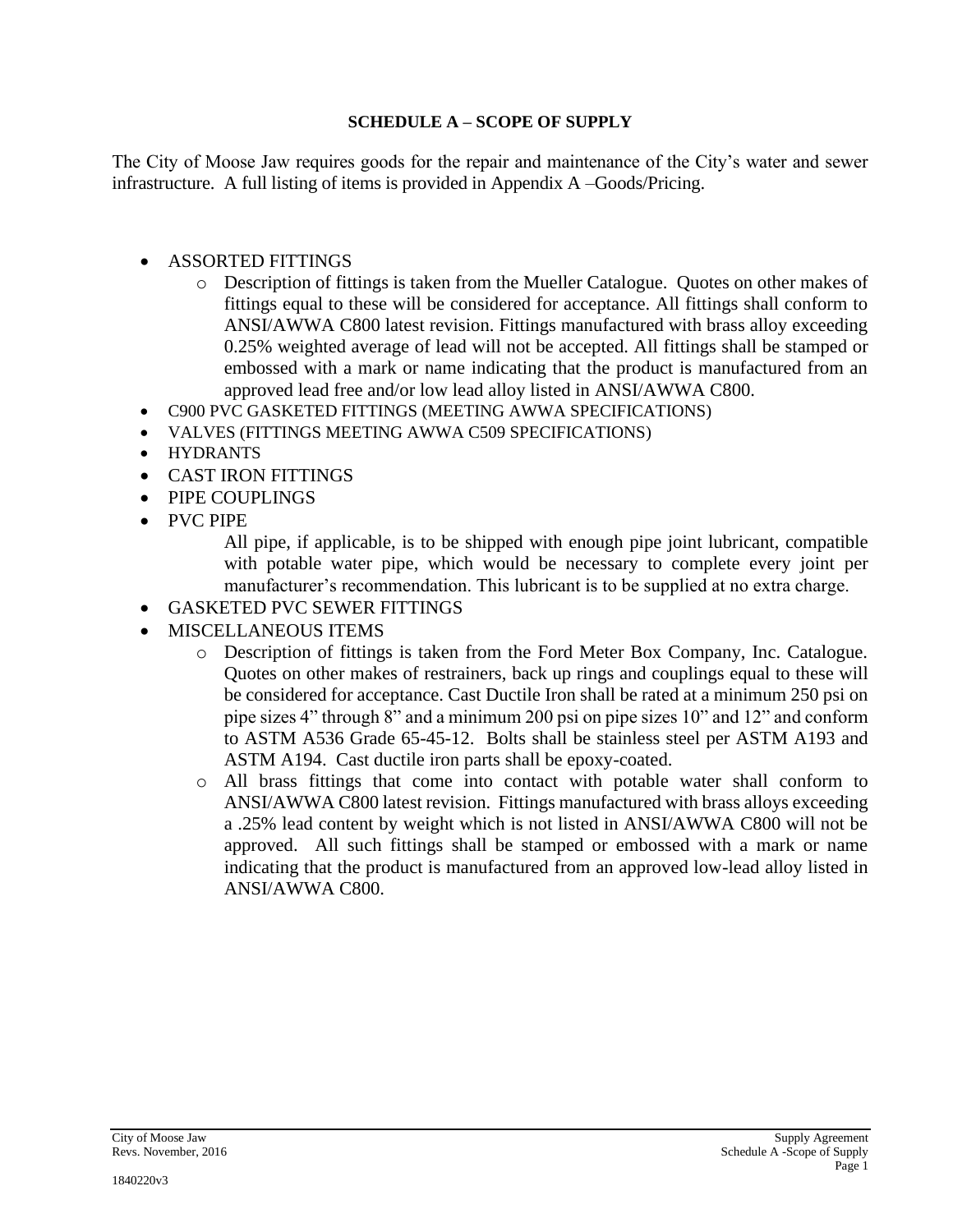# **SCHEDULE B – COMMERCIAL TERMS**

#### $1.$ **Contract Price**

1.1 The Contract Price to be paid by Moose Jaw for the supply of the Goods and performance of the Services (plus applicable taxes) is:

| $W-1$<br><b>ITEM</b> | <b>QTY</b>     | <b>DESCRIPTION</b>                                                                                 | <b>MAKE OF FITTING</b><br><u>AND</u><br><b>MANUFACTURERS</b><br>PART# | <b>PRICE</b><br><b>CDN\$</b> |
|----------------------|----------------|----------------------------------------------------------------------------------------------------|-----------------------------------------------------------------------|------------------------------|
| 1.                   | 80             | 3/4"<br>$5/8$ "<br>H15403N<br>Coupling<br>$\mathbf{X}$<br><b>Compression to Compression Copper</b> |                                                                       |                              |
| 2.                   | 100            | 3/4" H15008N Corporation Main Stops<br><b>Compression to Corporation Thread</b>                    |                                                                       |                              |
| 3.                   | 150            | 3/4 " H15209N Curb Valves Compression<br>$Copper - no drain$                                       |                                                                       |                              |
| 4.                   | 40             | 3/4" H12940N Coupling Compression to<br>Compression Copper – no center stop                        |                                                                       |                              |
| 5.                   | 4620<br>ft.    | 3/4" "Type K" Soft Copper Service Tubing<br>$(70 \times 66'$ roll)                                 |                                                                       |                              |
| 6.                   | 300 ft.        | 3/4" "Type K" Soft Copper Service Tubing<br>$(3 \times 100'$ roll)                                 |                                                                       |                              |
| 7.                   | 3              | 1" H15209N Curb Valves Compression<br>$Copper - no drain$                                          |                                                                       |                              |
| 8.                   | 5              | 1" H12940N Coupling Compression to<br>Compression Copper – no center stop                          |                                                                       |                              |
| $W-2$<br><b>ITEM</b> | <b>QTY</b>     | <b>DESCRIPTION</b>                                                                                 | <b>TRADE NAME</b><br><b>OR</b><br><b>MAKE OF</b><br><b>FITTING</b>    | <b>PRICE</b><br><b>CDN\$</b> |
| 1.                   | $\overline{2}$ | 4"x 45° C900 PVC Tyton Bends B x B                                                                 |                                                                       |                              |
| 2.                   | $\overline{2}$ | 6" C900 PVC Tyton Plug                                                                             |                                                                       |                              |
| 3.                   | 6              | 6"x 4" C900 PVC Tyton Reducer Bushing B<br>x SP                                                    |                                                                       |                              |
| $W-3$<br><b>ITEM</b> | <b>QTY</b>     | <b>DESCRIPTION</b>                                                                                 | <b>MAKE OF</b><br><b>FITTING AND</b><br><b>MODEL#</b>                 | <b>PRICE</b><br><b>CDN\$</b> |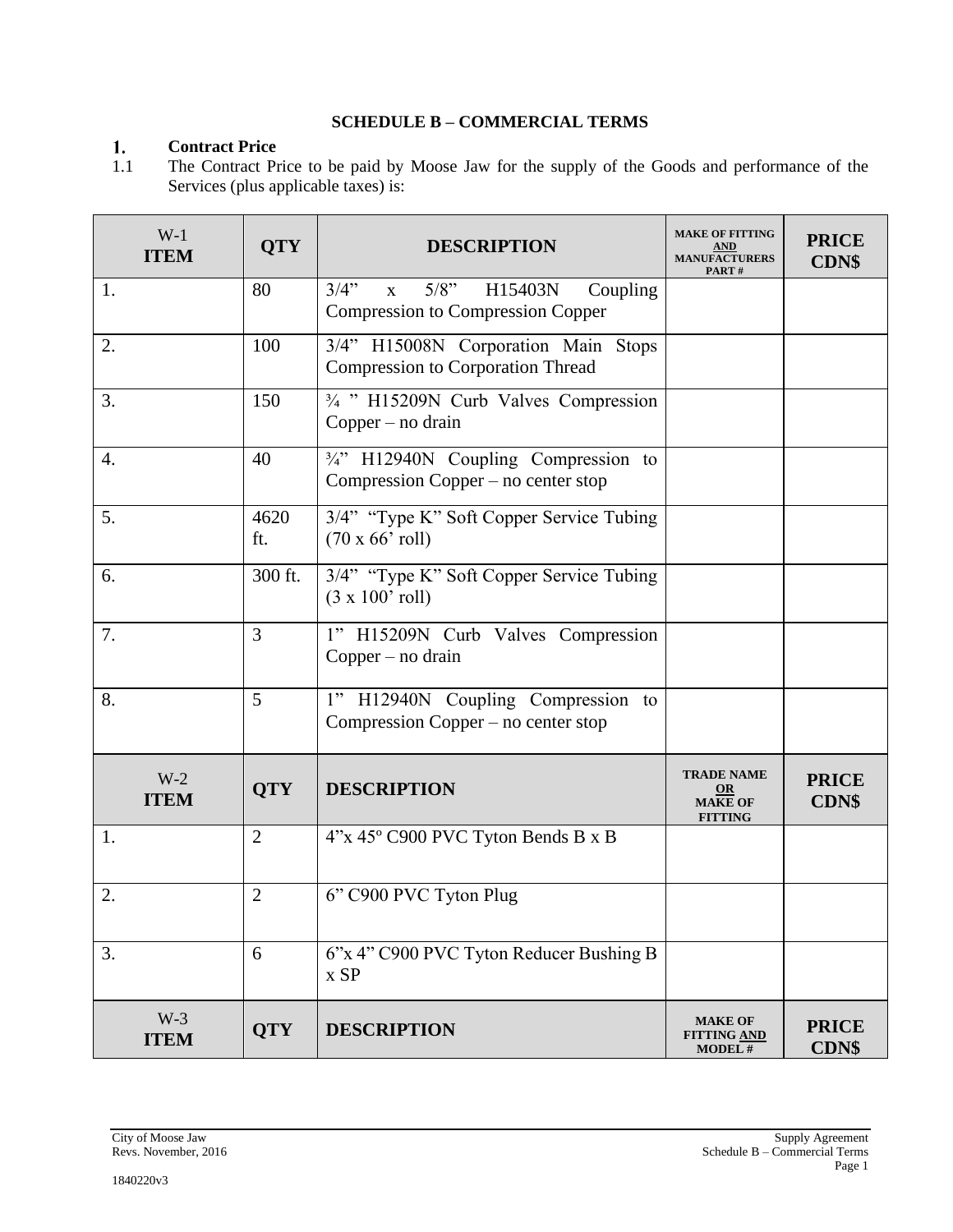| 1.<br>2.             | 12<br>8        | 6" Tyton Resilient seat gate valve open left<br>AWWA C509 Standard Hub End c/w<br>Stainless Steel trim & rubber gaskets<br>8" Tyton Resilient seat gate valve open left<br>AWWA C509 Standard Hub End c/w                                                                                                                                                                            |                                                                    |                              |
|----------------------|----------------|--------------------------------------------------------------------------------------------------------------------------------------------------------------------------------------------------------------------------------------------------------------------------------------------------------------------------------------------------------------------------------------|--------------------------------------------------------------------|------------------------------|
| $W-4$<br><b>ITEM</b> | <b>QTY</b>     | Stainless Steel trim & rubber gaskets<br><b>DESCRIPTION</b>                                                                                                                                                                                                                                                                                                                          | <b>MAKE OF</b><br><b>FITTING AND</b><br><b>MODEL#</b>              | <b>PRICE</b><br><b>CDN\$</b> |
| 1.                   | 15             | 6" Hydrants – compression type Brigadier<br>M-67 or equal c/w 2 $\frac{1}{2}$ hose nozzles one 4<br>$\frac{1}{2}$ " pumper nozzle nine (9) foot bury 6"<br>Tyton hub inlet base. Threads & Operating<br>nuts to City of Moose Jaw specifications<br>AWWA standards.<br>To be painted Fire<br>Engine Red with Silver Top and Nozzles and<br>equipped with breakaway release features. |                                                                    |                              |
| $W-5$<br><b>ITEM</b> | <b>QTY</b>     | <b>DESCRIPTION</b>                                                                                                                                                                                                                                                                                                                                                                   | <b>TRADE NAME</b><br><b>OR</b><br><b>MAKE OF</b><br><b>FITTING</b> | <b>PRICE</b><br><b>CDN\$</b> |
| 1.                   | 250            | WD Industrial VB19RP (or equivalent) 1/2"<br>to 1" Service Boxes 7' - 9' Bury. Spindles<br>to be quoted on separate lines below.                                                                                                                                                                                                                                                     |                                                                    |                              |
| 2.                   | 5              | WD Industrial VB31RP (or equivalent) 2"<br>Service Boxes 7' - 9' Bury. No spindles<br>required                                                                                                                                                                                                                                                                                       |                                                                    |                              |
| 3.                   | 50             | $\frac{1}{2}$ "(13mm) x 84" Type 304 Stainless Steel<br>Spindle c/w Brass Cotter Pin                                                                                                                                                                                                                                                                                                 |                                                                    |                              |
| 4.                   | 200            | $\frac{1}{2}$ '(13mm) x 72'' Type 304 Stainless Steel<br>Spindle c/w Brass Cotter Pin                                                                                                                                                                                                                                                                                                |                                                                    |                              |
| 5.                   | 5              | $\frac{1}{2}$ "(13mm) x 60" Type 304 Stainless Steel<br>Spindle c/w Brass Cotter Pin                                                                                                                                                                                                                                                                                                 |                                                                    |                              |
| 6.                   | $\overline{4}$ | TF-35 Catch Basin Frame & Cover (Titan)<br>Note: Frame & Cover to be Matched &<br>Shipped as a Unit                                                                                                                                                                                                                                                                                  |                                                                    |                              |
| 7.                   | 15             | TF-36 Catch Basin Grates only (Titan)                                                                                                                                                                                                                                                                                                                                                |                                                                    |                              |
| 8.                   | 5              | TF-101 2" Manhole Riser Ring (Titan)                                                                                                                                                                                                                                                                                                                                                 |                                                                    |                              |
| 9.                   | 40             | Type A Valve Box PVC Lower Section only<br>for Sliding Type A                                                                                                                                                                                                                                                                                                                        |                                                                    |                              |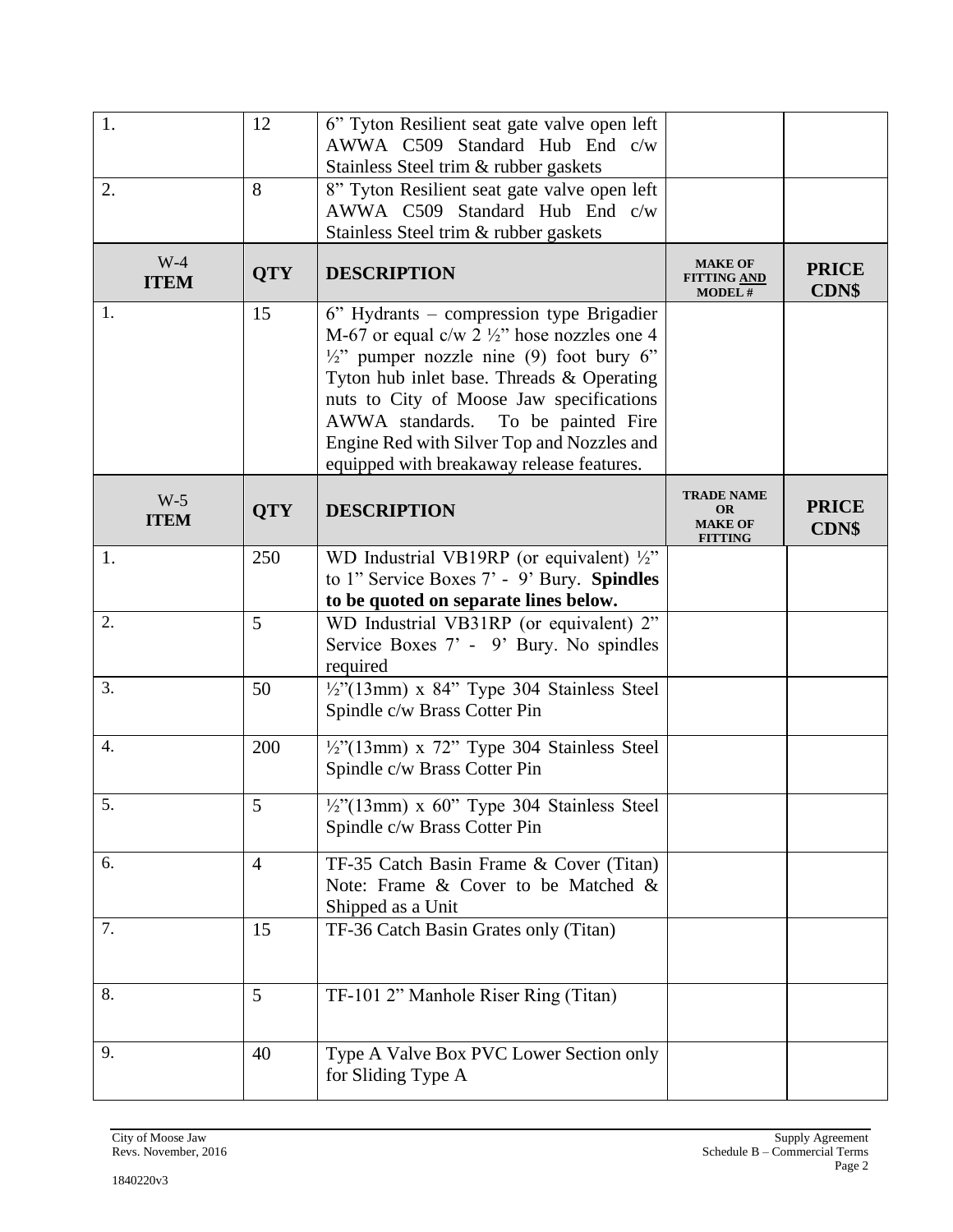| 10.                  | 40         | Type A Valve Box Lid for Sliding Type A<br>(Titan)                                |                                                                   |                              |
|----------------------|------------|-----------------------------------------------------------------------------------|-------------------------------------------------------------------|------------------------------|
| 11.                  | 40         | Type A Valve Box Cast Iron (30" upper)<br>Section w/ ground flange at top (Titan) |                                                                   |                              |
| $W-6$<br><b>ITEM</b> | <b>QTY</b> | <b>DESCRIPTION</b>                                                                | <b>MAKE OF</b><br><b>FITTING</b><br><b>AND</b><br>PART#           | <b>PRICE</b><br><b>CDN\$</b> |
| 1.                   | 20         | 4" Fernco #1002 or equivalent                                                     |                                                                   |                              |
| 2.                   | 30         | 4" Fernco #1051 or equivalent                                                     |                                                                   |                              |
| 3.                   | 60         | 4" Fernco #1056 or equivalent                                                     |                                                                   |                              |
| $\overline{4}$ .     | 6          | 6" Fernco #1056 or equivalent                                                     |                                                                   |                              |
| 5.                   | 50         | $6"x4"$ Fernco #1002 or equivalent                                                |                                                                   |                              |
| 6.                   | 10         | $6$ "x4" Fernco #1006 or equivalent                                               |                                                                   |                              |
| 7.                   | 5          | 8" Fernco #1002 or equivalent                                                     |                                                                   |                              |
| 8.                   | 10         | 8" Fernco #1006 or equivalent                                                     |                                                                   |                              |
| $W-7$<br><b>ITEM</b> | <b>QTY</b> | <b>DESCRIPTION</b>                                                                | <b>TRADE</b><br><b>NAME</b>                                       | <b>PRICE</b><br><b>CDN\$</b> |
| 1.                   | 252m       | 4" (100mm) SDR 35 PVC Sewer Pipe<br>$(63 \times 4M$ lengths only)                 |                                                                   |                              |
| 2.                   | 24.4m      | 4" (100mm) C900 AWWA PVC Water Pipe<br>$(4 \times 6.1M$ lengths only)             |                                                                   |                              |
| 3.                   | 170.8m     | 6" (150mm) C900 AWWA PVC Water Pipe<br>$(28 \times 6.1M$ lengths only)            |                                                                   |                              |
| $W-8$<br><b>ITEM</b> | <b>QTY</b> | <b>DESCRIPTION</b>                                                                | <b>TRADE NAME</b><br>$\Omega$<br><b>MAKE OF</b><br><b>FITTING</b> | <b>PRICE</b><br><b>CDN\$</b> |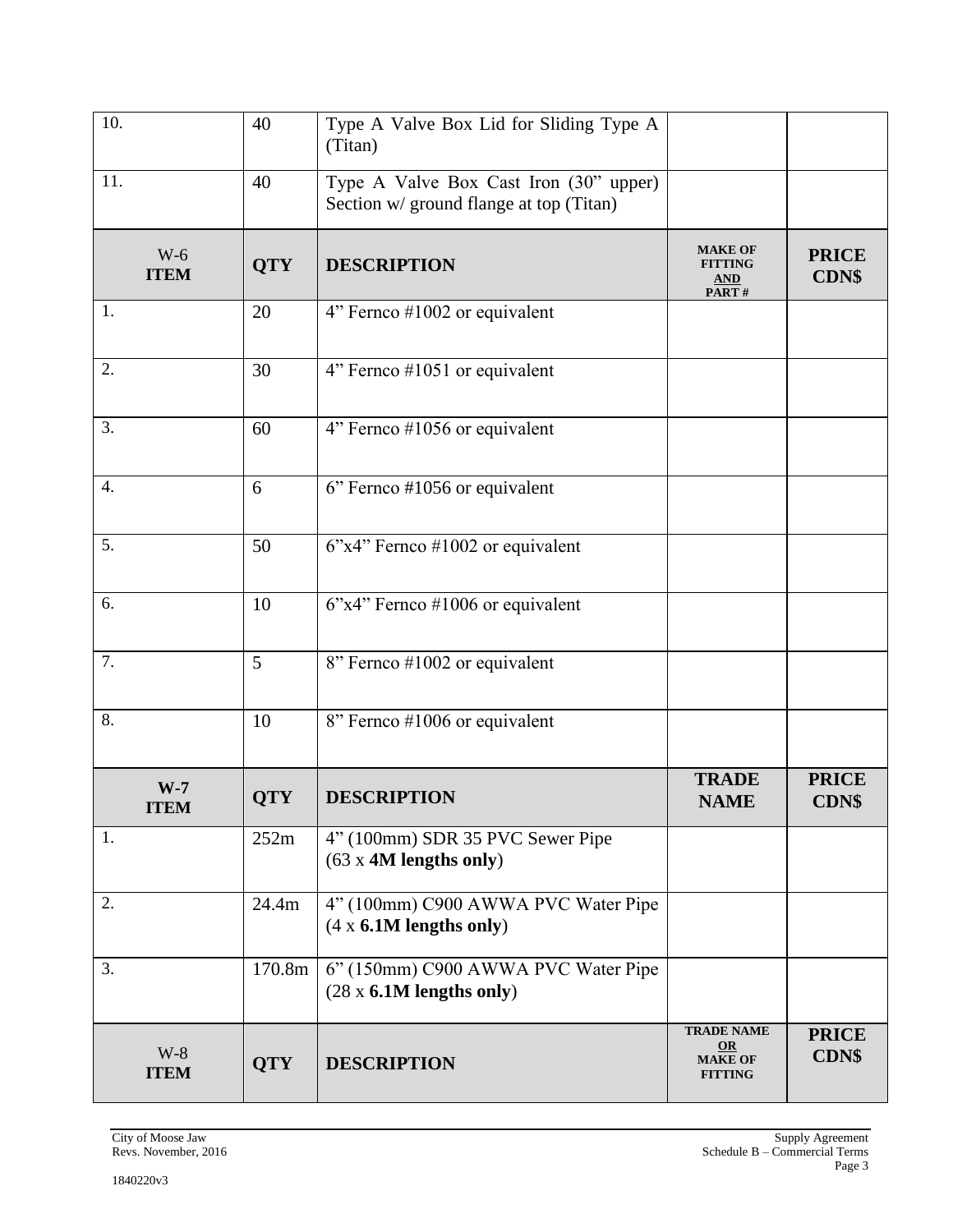| 1.                   | 50             | 4" x 22 1/2° SDR 35 PVC Bend "G" x "S"                                                      |                                                                       |                              |
|----------------------|----------------|---------------------------------------------------------------------------------------------|-----------------------------------------------------------------------|------------------------------|
| 2.                   | 50             | 4" x 45° SDR 35 PVC Bend "G" x "S"                                                          |                                                                       |                              |
| 3.                   | $\mathbf{1}$   | 8"x 6" SDR 35 PVC Reducer "G" x "S"                                                         |                                                                       |                              |
| 4.                   | 3              | $6$ "x 4" SDR 35 PVC Reducer "G" x "S"                                                      |                                                                       |                              |
| 5.                   | $\overline{2}$ | 8"x 8"x 6" SDR 35 PVC Tee "G" x "G" x<br>G                                                  |                                                                       |                              |
| $W-9$<br><b>ITEM</b> | <b>QTY</b>     | <b>DESCRIPTION</b>                                                                          | <b>MAKE OF FITTING</b><br><u>AND</u><br><b>MANUFACTURERS</b><br>PART# | <b>PRICE</b><br><b>CDN\$</b> |
| 1.                   | 24             | Ford Q24-23-Q-NL $5/8$ " XS lead to $\frac{3}{4}$ "<br>compression copper couplings         |                                                                       |                              |
| 2.                   | 10             | Ford Q24-33-Q-NL 3/4" XS lead to 3/4"<br>compression copper couplings                       |                                                                       |                              |
| 3.                   | $\overline{4}$ | Ford Q24-44-NL 1" XS lead to 1"<br>compression copper couplings                             |                                                                       |                              |
| 4.                   | 30             | 6" #UFR1300-C-6-X-I Gripper Ring c/w SS<br>Side Bolts and SS rods Uni-flange<br>Restrainers |                                                                       |                              |
| 5.                   | $\overline{4}$ | 6"<br>#UFR1360-C-6-BUR Split Back Up<br>Rings only                                          |                                                                       |                              |
|                      |                | <b>CONTRACT PRICE</b>                                                                       |                                                                       |                              |
|                      |                | <b>GST</b>                                                                                  |                                                                       |                              |
|                      |                | <b>PST</b>                                                                                  |                                                                       |                              |
|                      |                | <b>TOTAL</b>                                                                                |                                                                       |                              |

1.2 The Supplier shall be the importer of record for any Goods imported into Canada. The Supplier shall provide all properly completed customs invoices, declarations, and evidence of export or import.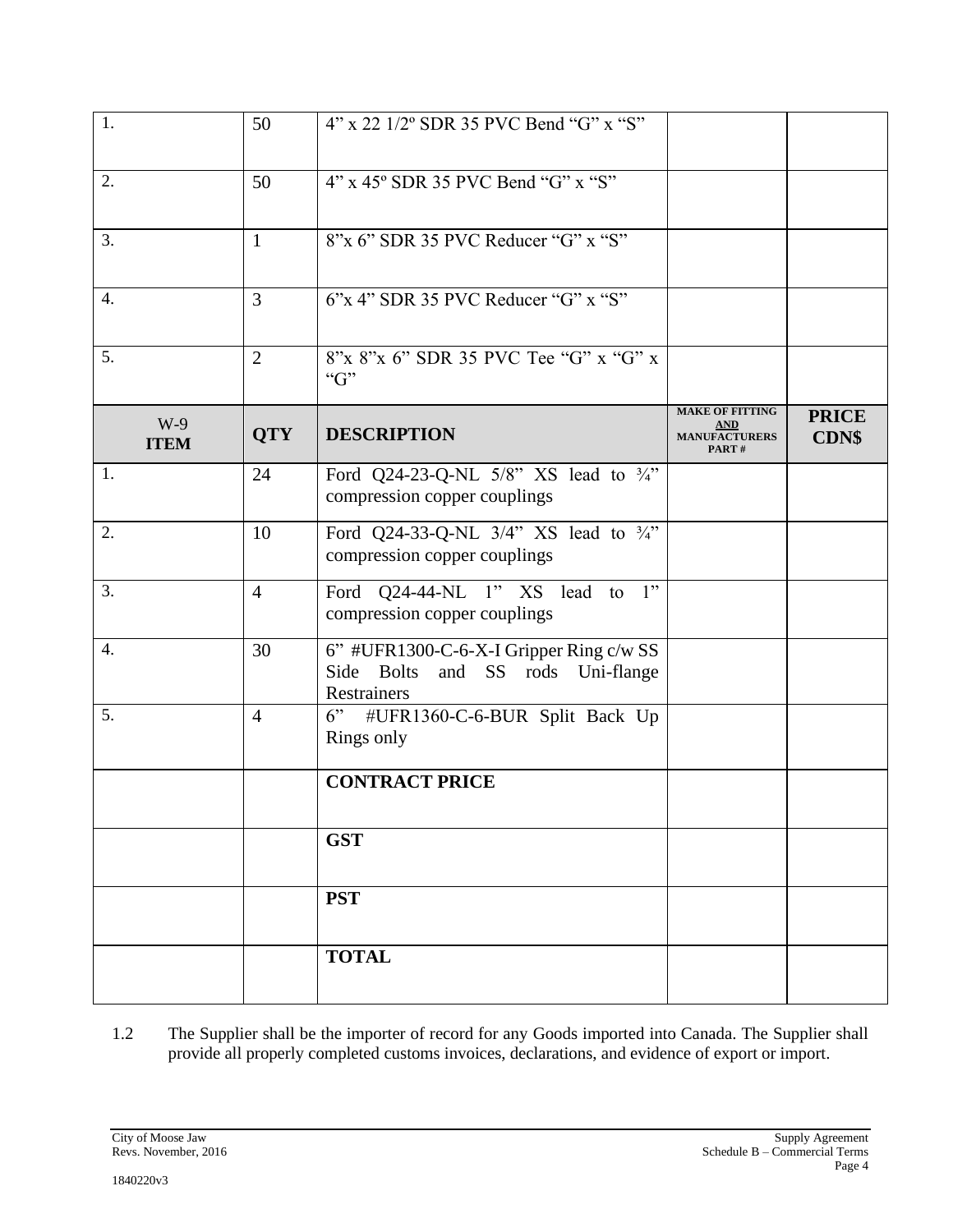#### $2.$ **Delivery Location**

2.1 The Contract Price is based on the Supplier shipping all Goods Delivered Duty Paid (Incoterms, 2010) to 1010 High St. W., Moose Jaw, SK (the "**Delivery Location**").

#### $3.$ **Delivery Schedule**

3.1 The Supplier shall complete delivery of the Goods:

 $\boxtimes$  in accordance with the dates listed on Appendix A-Good Pricing

3.2 Partial shipments permitted:  $\boxtimes$  Yes or  $\Box$  No

#### 4. **Invoicing**

- 4.1 The Supplier may invoice Moose Jaw:
	- $\boxtimes$  upon complete delivery of the Goods and completion of the Services,

subject to and in accordance with this Contract.

4.2 Invoices may be submitted electronically to **[AccountsPayable@moosejaw.ca.](mailto:AccountsPayable@moosejaw.ca)** Invoices shall be accompanied by such documentation and information as Moose Jaw may reasonably require.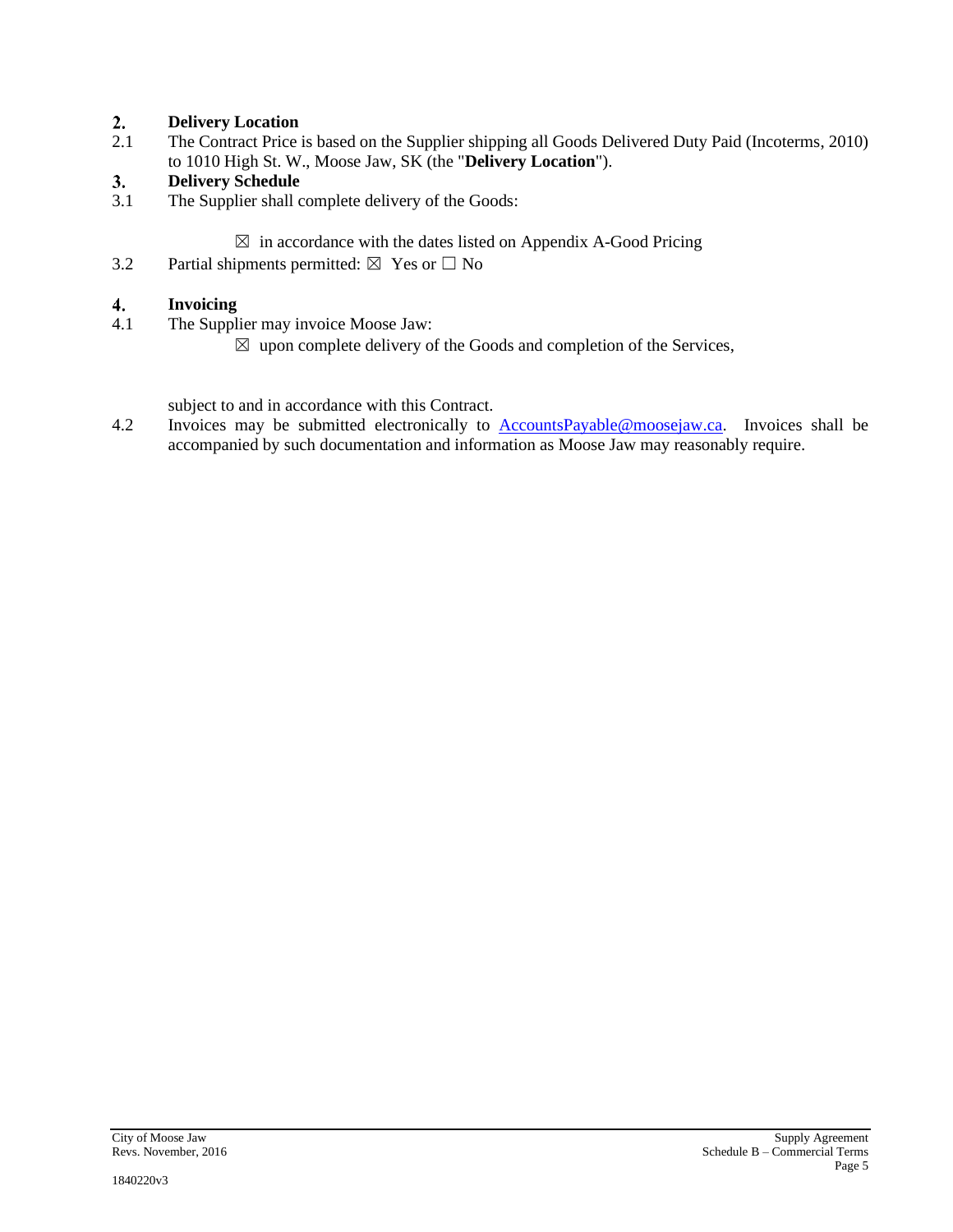#### **SCHEDULE C – GENERAL CONDITIONS ARTICLE 1: INTERPRETATION**

#### **1.1 Definitions**

In this Contract:

- (a) "**Alternative Terms**" means any terms or conditions contained in any document which has been or may in the future be supplied to Moose Jaw by the Supplier which are in addition to, different from, inconsistent with, or attempt to vary this Contract, whether such terms or conditions are set forth in the Supplier's bid, proposal, order acknowledgement, invoice or otherwise disclosed to Moose Jaw;
- (b) "**Claim**" means any claim, demand, action, cause of action, suit or proceeding;
- (c) "**Confidential Information**" means: (i) the terms and conditions of this Contract; (ii) all knowledge and information concerning the technical, commercial and business operations of Moose Jaw; (iii) any third party proprietary information in the custody and control of Moose Jaw; or (iv) any personal information as defined in *The Local Authority Freedom of Information and Protection of Privacy Act* (Saskatchewan); which may be acquired by the Supplier in the course of negotiation or performance of this Contract;
- (d) "**Contract**" or "**Contract Documents**" means the Signed Agreement together with: (a) all of the schedules attached to the Signed Agreement and all documents incorporated by reference into those schedules; and (b) all other amendments to this Contract from time to time, duly executed by the parties;
- (e) "**Contract Price**" means the aggregate or total contract price specified in Schedule B Commercial Terms for the delivery of the Goods and performance of any Services, excluding applicable GST and PST which is required to be levied on such contract price;
- (f) "**Delivery Location**" means the location specified in Schedule B Commercial Terms where the Goods are to be delivered or the Services are to be performed;
- (g) "**Effective Date**" means the date first written on the Signed Agreement;
- (h) "**General Conditions**" means this Schedule of General Conditions attached to the Signed Agreement;
- (i) "**Goods**" means the supply of the materials or equipment set out in Schedule A Scope of Supply;
- (j) "**GST**" means the goods and services tax as provided for in the *Excise Tax Act* (Canada), or any successor or replacement Laws;
- (k) "**Laws**" means any applicable federal, provincial, or local law, regulation, bylaw, ordinance, rule, permit, license or code of every relevant jurisdiction that in any manner affects the Goods and any Services or the performance of the Supplier's obligations under this Contract and any order, decree, authorization or approval, or other binding determination of any relevant governmental authority, body, tribunal or agency with jurisdiction over the foregoing;
- (l) "**Moose Jaw**" has the meaning set out on the Signed Agreement;
- (m) "**Moose Jaw Personnel**" means the City of Moose Jaw and its Councillors, agents, officers, directors and employees, or any of them;
- (n) "**PST**" means provincial sales tax as provided for in *The Provincial Sales Tax Act* (Saskatchewan), or any successor or replacement Laws;
- (o) "**Services**" means the performance of all services set out in Schedule A Scope of Supply, including, without limitation, the re-performance of any deficient or defective Services;
- (p) "**Signed Agreement**" means the Supply Agreement signed by the parties to which the Contract schedules are attached (if applicable); and
- (q) "**Supplier**" has the meaning set out on the Signed Agreement.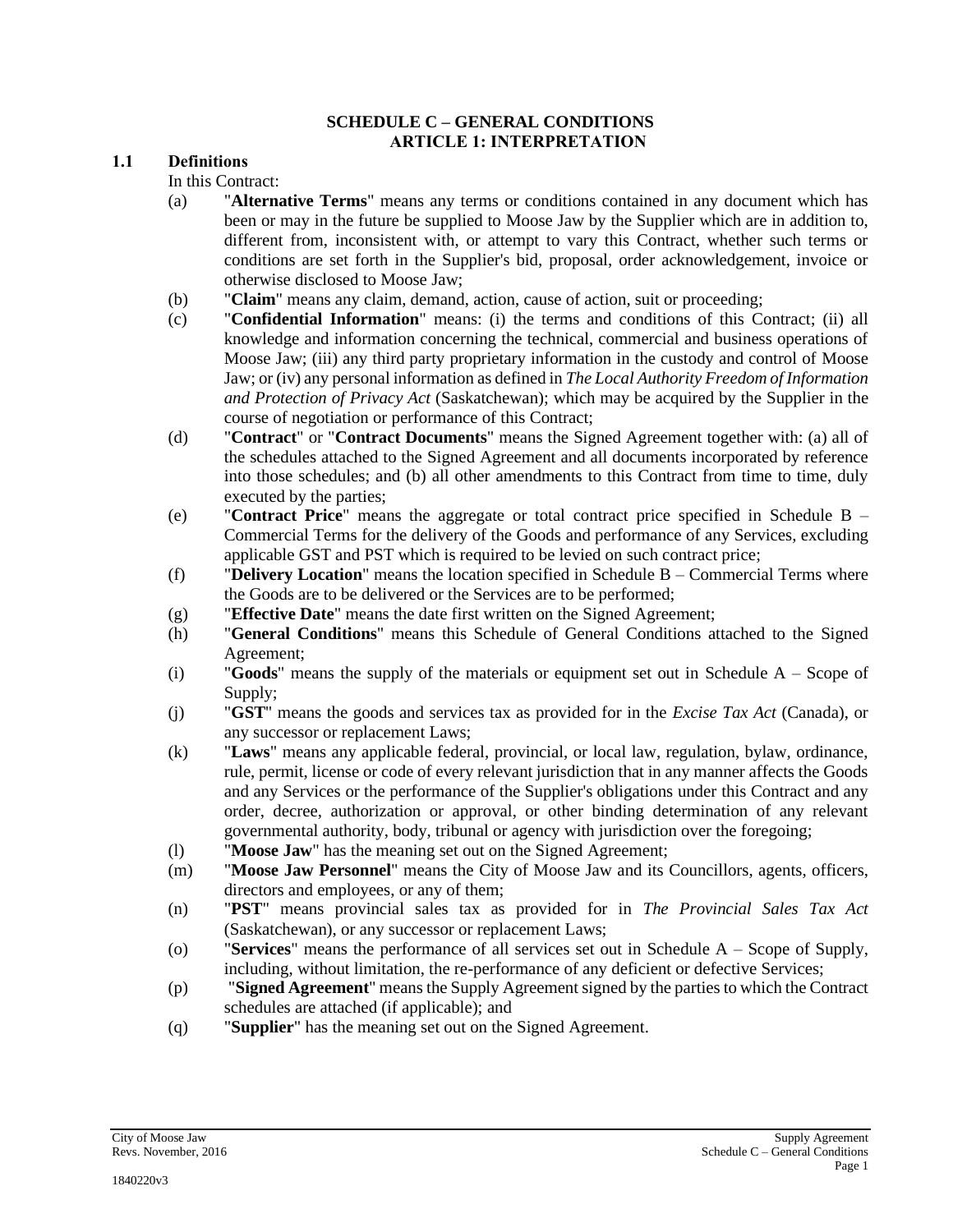# **1.2 Rule of Interpretation**

If there is a conflict or discrepancy between, among or within any provisions of this Contract imposing obligations on the Contractor, the more stringent requirement, specification, standard, criteria, warranty or obligation governs.

## **1.3 Law of the Contract**

The Laws of the Province of Saskatchewan (excluding the United Nations' Convention on Contracts for the International Sale of Goods) and the Laws of Canada applicable in the Province of Saskatchewan govern the interpretation, validity and enforceability of this Contract. The Supplier agrees to submit to the jurisdiction of the courts of the Province of Saskatchewan.

### **1.4 Entire Agreement**

- (a) This Contract constitutes the entire and only agreement between the parties, and supersedes and cancels all pre-existing agreements and understandings between the parties relating to the subject matter of this Contract.
- (b) Moose Jaw rejects all Alternative Terms. Moose Jaw's acceptance of the Goods or any Services is not an implied acceptance of any Alternative Terms.

### **ARTICLE 2: GOODS AND SERVICES**

### **2.1 Quality Requirements**

The Supplier acknowledges and agrees that:

- (a) all Goods and any Services must conform to and meet all applicable specifications, drawings and descriptions set out in Schedule  $A -$ Scope of Supply and all other requirements of this Contract;
- (b) unless otherwise stated in this Contract, all Goods must be of good quality, new and undamaged;
- (c) the Goods must be free from defects in design, materials and workmanship at the time the Goods are received at the Delivery Location;
- (d) the Goods must be fit and suited for Moose Jaw's purpose and use specified in this Contract; and
- (e) any Services must be performed in accordance with prudent industry standards for services of a similar nature, having regard to the requirements of this Contract.

## **2.2 Services Provided by the Supplier**

When any aspect of this Contract involves attendance at or the performance of any Services at a site owned or occupied by Moose Jaw, the following provisions apply:

- (a) the Supplier shall, and shall cause all persons involved in any Services at the Delivery Location to, comply with Moose Jaw's safety policies and all other site rules and regulations;
- (b) the Supplier shall have complete control and responsibility for the safety and health of all persons involved in performing any Services, and shall take all necessary precautions to guard against any person being injured or damage to property during the performance of any Services;
- (c) the Supplier shall notify Moose Jaw in advance of any hazardous materials that it intends to bring onto such site, and provide Moose Jaw with the appropriate Material Safety Data Sheets for such materials;
- (d) the Supplier shall maintain commercial general liability insurance and automobile liability insurance, each with a limit of not less than \$5,000,000 per occurrence. The terms of such insurance must be satisfactory to Moose Jaw, acting reasonably and the Supplier shall provide Moose Jaw with satisfactory proof of such insurance coverage upon request; and
- (e) the Supplier shall ensure that workers' compensation covers all workers engaged in performing any Services in accordance with the *Workers' Compensation Act, 2013* (Saskatchewan).

# **2.3 Compliance with Laws**

# The Supplier shall:

- (a) ensure that the Goods comply with applicable Laws;
- (b) comply with all applicable Laws in performing its obligations under this Contract; and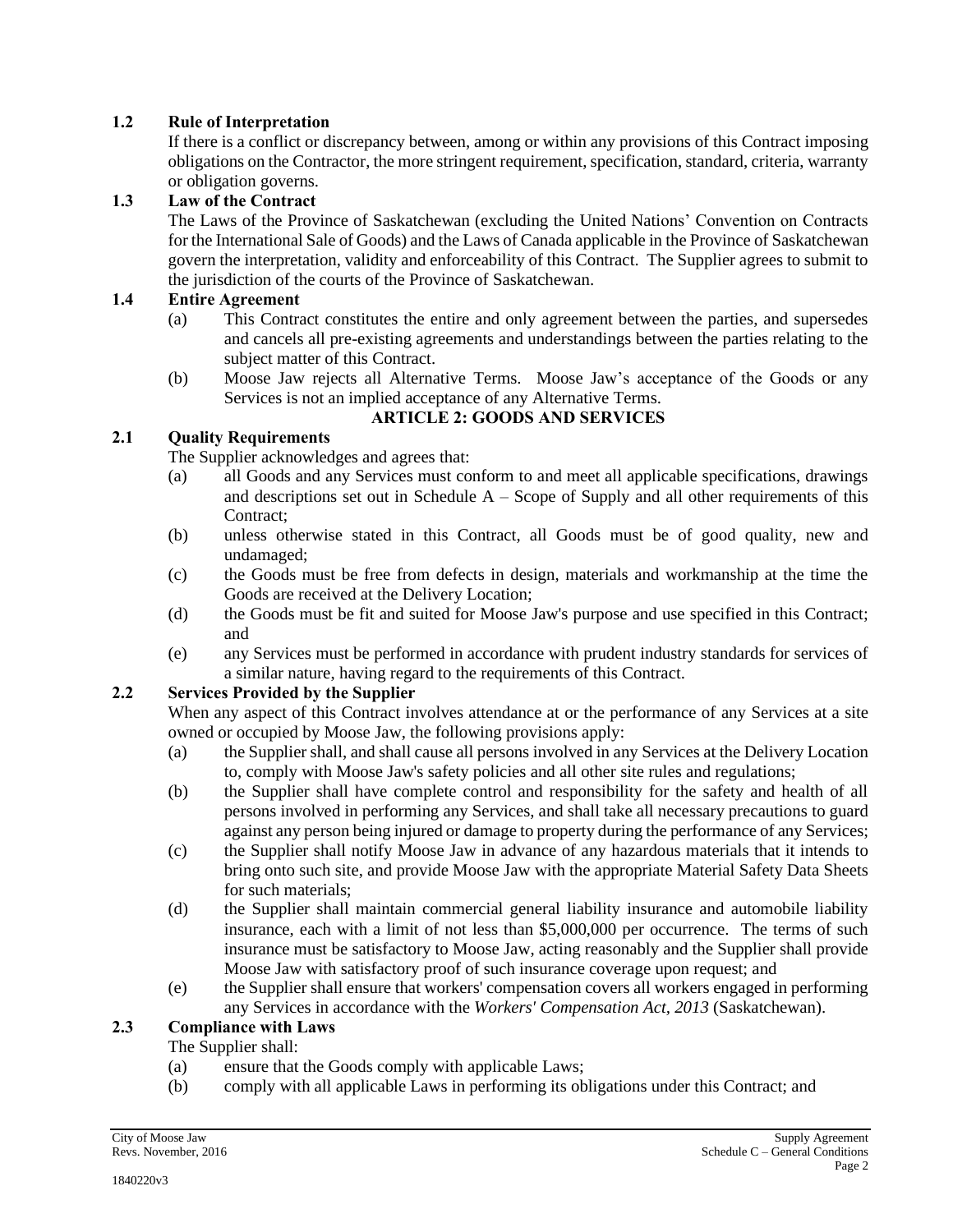(c) provide Moose Jaw with evidence of compliance with Laws when Moose Jaw reasonably requests.

# **2.4 Delivery and Completion**

- (a) Unless stated otherwise in this Contract, Goods must be delivered Delivery Duty Paid (Incoterms 2010) to the Delivery Location. The Supplier shall complete the delivery of the Goods and performance of any Services in accordance with the times or milestones specified in this Contract.
- (b) The Supplier will package and protect the Goods to the extent necessary in order to allow for the safe loading, transport and unloading of the Goods at the Delivery Location, including complying with any packaging and shipping specifications included in this Contract.
- (c) Partial shipments are not permitted unless otherwise agreed to in writing by Moose Jaw.

# **2.5 Inspection and Rejection**

Despite the passage of title to the Goods to Moose Jaw, all Goods are subject to Moose Jaw's inspection and acceptance or rejection after delivery. If rejected, Moose Jaw will hold the Goods for disposal at the Supplier's risk and expense. No payment for, inspection of, or acceptance of any part or all of the Goods will relieve the Supplier from its responsibility to provide Goods conforming to this Contract.

### **2.6 Title and Risk of Loss**

Despite any shipping arrangement specified in this Contract, the Supplier shall have the risk of loss for all Goods shipped under this Contract until receipt by Moose Jaw of such Goods at the Delivery Location, at which time title to and risk of loss with respect to such Goods will pass to Moose Jaw, free and clear of all liens, charges or encumbrances whatsoever.

### **2.7 Liens**

- (a) If Moose Jaw receives written notice of any claim of lien from or if any claim of lien should be recorded by any subcontractor, labourer or supplier, the Supplier shall promptly cause such written notice of claim or claim of lien to be discharged and removed or make such other financial arrangements so as to fully protect the interest of Moose Jaw as Moose Jaw may approve.
- (b) Moose Jaw shall, after giving at least five business days' advance notice to the Supplier of its intention to do so, be entitled to employ any monies then due or to become due to the Supplier under this Contract in order to discharge every such lien by bond or posting of other security (including security for costs), or by paying the amount claimed into court or directly to the lien claimant.
- (c) The Supplier shall indemnify Moose Jaw from any losses or expenses suffered or incurred by Moose Jaw (including disbursements and legal fees on a solicitor and his own client full indemnity basis) in connection with any liens claimed or recorded by any subcontractor, labourer or supplier in relation to the Goods and any Services.

# **2.8 Warranty Repair**

- (a) If any defect or deficiency in, or failure of, the Goods occurs within 12 months from Moose Jaw's receipt of the Goods or completion of any Services, however caused or arising (excluding normal wear and tear), the Supplier shall repair or replace the defective or deficient Goods, including, without limitation, remove, replace and re-install such defective or deficient Goods, and/or take such other corrective action as may be required.
- (b) All repairs or replacements of defective Goods by the Supplier will be warranted by the Supplier for a further period equivalent to the warranty period for Goods set forth in Section  $2.8(a)$ .
- (c) If the Supplier fails to repair, replace or make good any such defect, Moose Jaw may, upon notice to the Supplier, take such action on its own and charge the cost thereof to the Supplier and the Supplier will promptly pay Moose Jaw for the costs so incurred.
- (d) Notwithstanding any other provision of this Contract, if Schedule  $A -$  Scope of Supply or any other warranty documentation provided by the Contractor) prescribes a warranty period for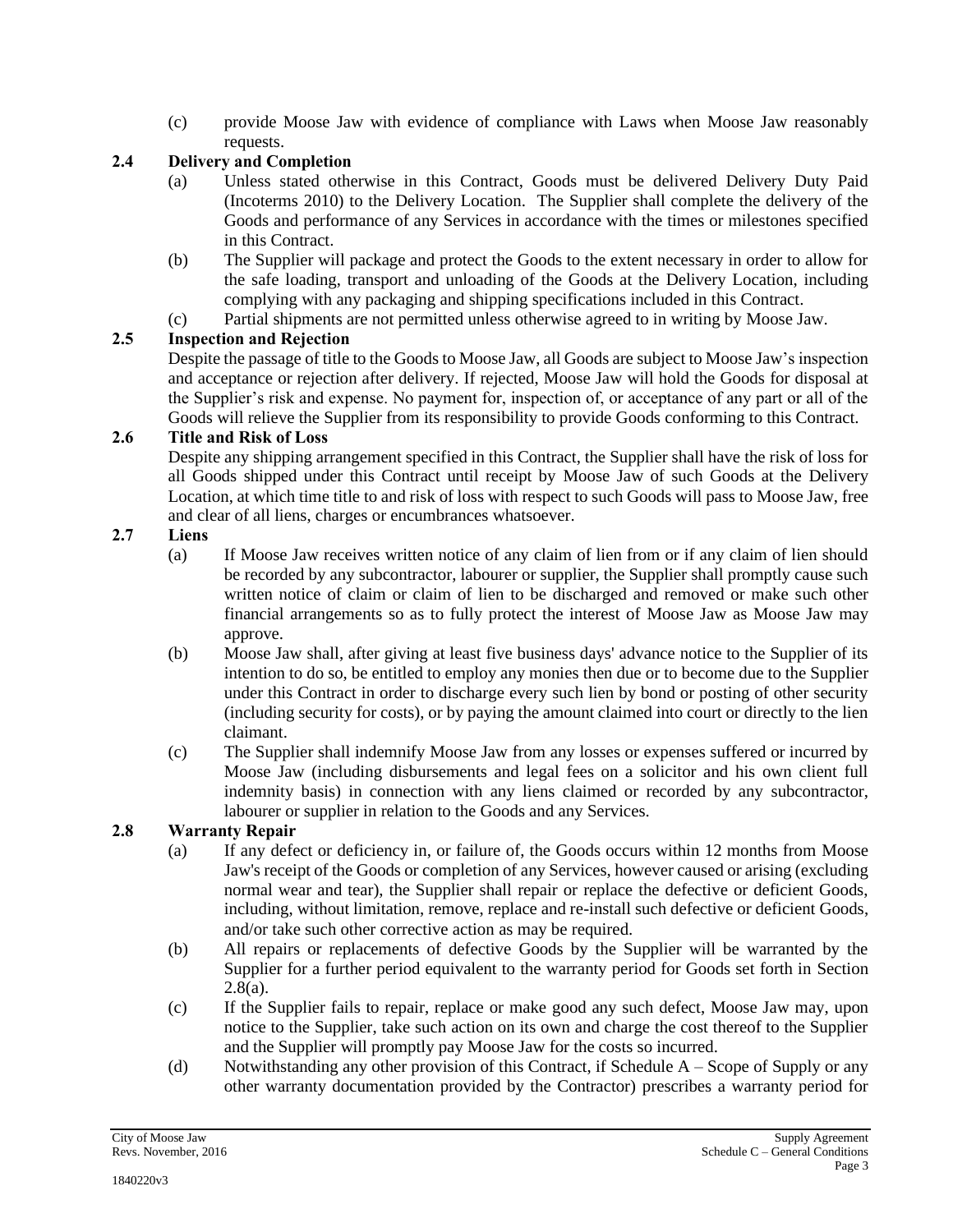certain Goods which is longer than the warranty periods identified in this Section 2.8, the Supplier's obligation to correct any defect or deficiency in, or failure of those aspects of the Goods will extend for such additional period of time.

### **2.9 Excusable Delays**

The Supplier shall not be liable for delays in the delivery of the Goods or performance of any Services due to unforeseeable causes not within the Supplier's reasonable control; provided that, the Supplier immediately notifies Moose Jaw in writing of any such delay. The Supplier shall take all reasonable steps to mitigate the effects of such delay and provide Moose Jaw with prompt notice upon cessation of such delay. If such delay is or is expected to be more than 15 days, Moose Jaw may cancel all or any portion of the Goods or any Services by giving written notice to the Supplier. Upon such cancellation, Moose Jaw shall pay the Supplier for the completed Goods delivered to the Delivery Location. Moose Jaw shall have no further liability to the Supplier in relation to such cancellation.

# **ARTICLE 3: PAYMENT**

### **3.1 Payment of Invoices**

- (a) Each Supplier invoice must:
	- (i) be only for the value of the Goods supplied and any Services performed as of the invoice date;
	- (ii) separately identify all GST and PST which applies to the invoiced amount; and
	- (iii) list the Goods and any Services to which it relates.
- (b) Payment of all undisputed amounts of each invoice is due within 30 days after receipt of such invoice by Moose Jaw, provided the Supplier is otherwise in compliance with this Contract.
- (c) If the amount of any invoice is disputed by Moose Jaw, Moose Jaw shall give prompt notice of the disputed amount with reasons and will not delay payment of the remainder of the invoice.

### **3.2 Full Compensation**

Except as otherwise expressly stated in this Contract, the Supplier accepts the Contract Price as full compensation for everything furnished and done by the Supplier under this Contract and fulfillment of all the Supplier's obligations under this Contract.

# **3.3 Price Inclusive**

Except for any applicable GST and PST which is required to be levied on the Contract Price, the Contract Price includes all taxes, duties, premiums, levies, contributions, assessments, freight charges, licensing fees, packing charges, insurance charges and any other charges whatsoever in connection with the Goods and any Services.

# **3.4 Taxes**

The Supplier shall: (a) comply with the *Excise Tax Act* (Canada) and the *Provincial Sales Tax Act* (Saskatchewan) regarding the collection and remittance of all applicable GST and PST; and (b) promptly pay or remit to the appropriate governmental authority when due all applicable GST and PST. The Supplier shall indemnify and save harmless Moose Jaw from and against liability for all sales taxes, excise taxes, workers' compensation assessments or other charges (including late interest and penalties) in relation to the performance of the Work that are payable by the Supplier to any governmental authority.

# **3.5 Set-off**

Despite any other provision of this Contract, Moose Jaw may withhold, set-off or deduct from any amount otherwise due to the Supplier on any application for payment or make demand under any security available, any amount that is reasonably necessary to reimburse, indemnify or protect Moose Jaw from any loss or damage resulting from or attributable to the Supplier's breach of this Contract, or to reimburse Moose Jaw for any amounts otherwise due and payable by the Supplier to Moose Jaw under or arising from this Contract.

# **ARTICLE 4: TERMINATION**

### **4.1 Moose Jaw's Right to Terminate**

Moose Jaw may terminate this Contract by providing written notice to the Supplier, if the Supplier: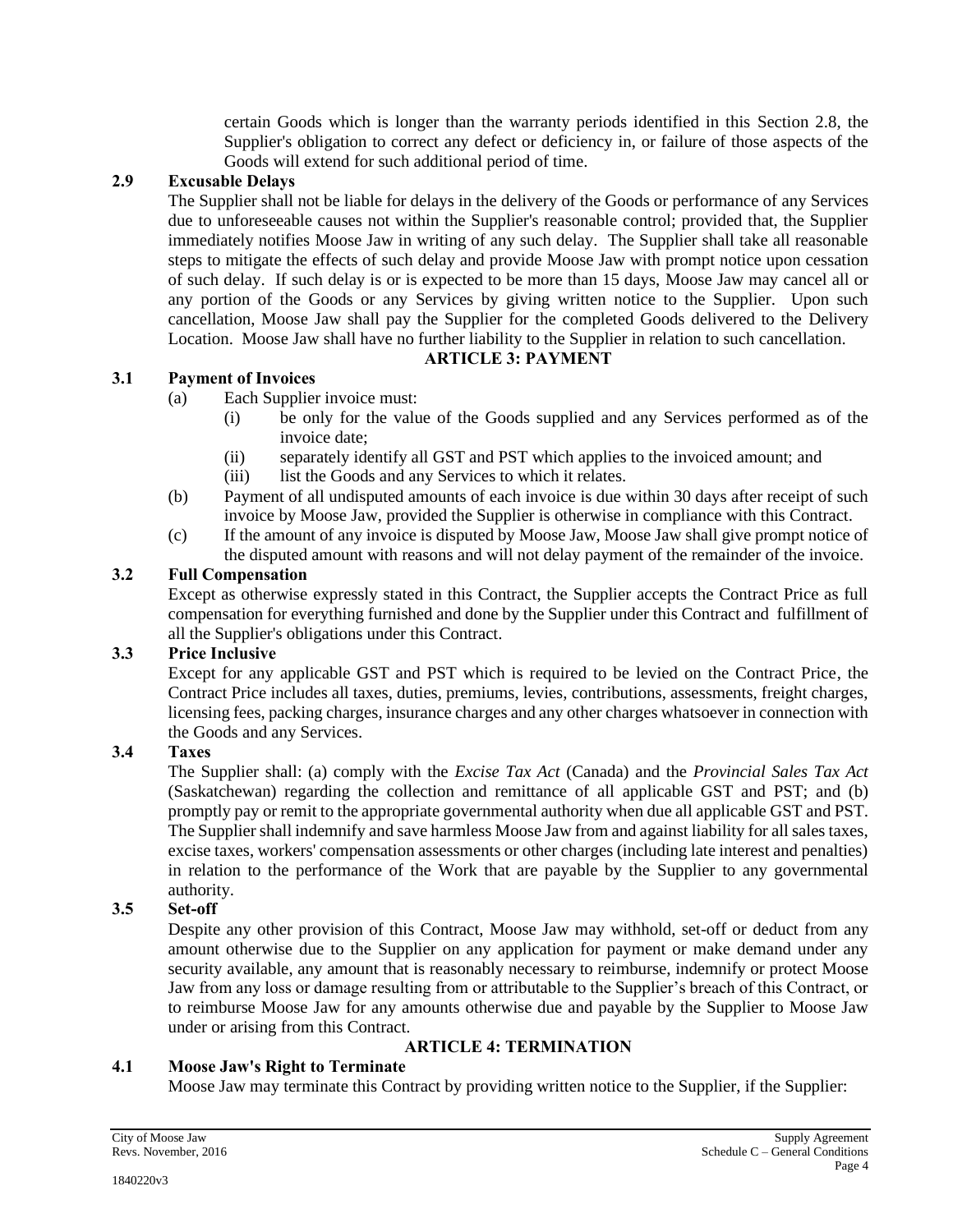- (a) fails to comply with any of the terms or conditions of this Contract, or
- (b) becomes bankrupt or insolvent, makes an assignment for the benefit of creditors, is subject to the appointment of a receiver, manager, trustee or liquidator, or has commenced dissolution, liquidation or winding up proceedings.

#### **4.2 Termination**

Upon termination by Moose Jaw under Section 4.1 of these General Conditions, the Supplier shall, at the option of Moose Jaw, immediately deliver to Moose Jaw all components of the Goods as they exist on the date of termination. Despite any other provision in this Contract respecting passage of title, all right, title and interest of the Supplier in the Goods, as the Goods exist on the effective date of termination, immediately pass to and vest in Moose Jaw.

#### **4.3 Cancellation by Moose Jaw**

Moose Jaw may cancel this Contract, without cause, by providing written notice to the Supplier. Upon such cancellation, Moose Jaw shall pay the Supplier for the completed Goods delivered to the Delivery Location and for the completed Services performed at the Delivery Location, together with all actual direct expenses, charges and liabilities reasonably incurred by the Supplier as a result of such cancellation. Moose Jaw shall have no further liability to the Supplier in relation to such cancellation.

### **ARTICLE 5: INDEMNITY**

#### **5.1 Supplier Indemnification**

The Supplier shall indemnify and hold harmless the Moose Jaw Personnel from and against all liability, damage, losses, expenses or costs (including, without limitation, legal fees and disbursements on a solicitor-client basis), suffered or incurred as a result of Claims that are made, brought or prosecuted in any manner whatsoever against the Moose Jaw Personnel by a third party, to the extent any such Claim is based upon, arises out of, results from or is attributable to: (i) the negligent acts or omissions, gross negligence or willful, wanton or intentional misconduct of the Supplier, any subcontractor or anyone for whose acts or omissions any of them may be liable in the supply of the Goods and performance of any Services; or (ii) a breach of this Contract by the Supplier.

#### **ARTICLE 6: INTELLECTUAL PROPERTY AND CONFIDENTIALITY**

#### **6.1 Intellectual Property**

- (a) The Supplier warrants that the Goods and any Services and Moose Jaw's use and operation of the Goods, will not infringe on any existing or pending patent, copyright, industrial design or other intellectual property right.
- (b) The Supplier grants to Moose Jaw a fully paid, non-exclusive, transferable, worldwide royalty free, irrevocable license to use any drawing or other information provided by the Supplier pursuant to this Contract (including any intellectual property rights embodied in such drawing or other information) for the purposes of using, operating, repairing, making or having made replacement parts for, maintaining, upgrading, enhancing, altering or otherwise dealing with all or part of the Goods.

#### **6.2 Confidentiality**

Without the prior written consent of Moose Jaw, the Supplier shall: (a) keep all Confidential Information strictly confidential; (b) not divulge to any third party any Confidential Information; (c) not make any commercial use whatsoever of any Confidential Information; and (d) only use Confidential Information solely for the Supplier's performance of this Contract.

#### **ARTICLE 7: GENERAL**

#### **7.1 Rights and Remedies**

Unless otherwise expressly provided in this Contract, each party's rights and remedies specified in this Contract are cumulative and are not exclusive of any other rights or remedies that a party may have, whether under this Contract, at law, in equity or otherwise.